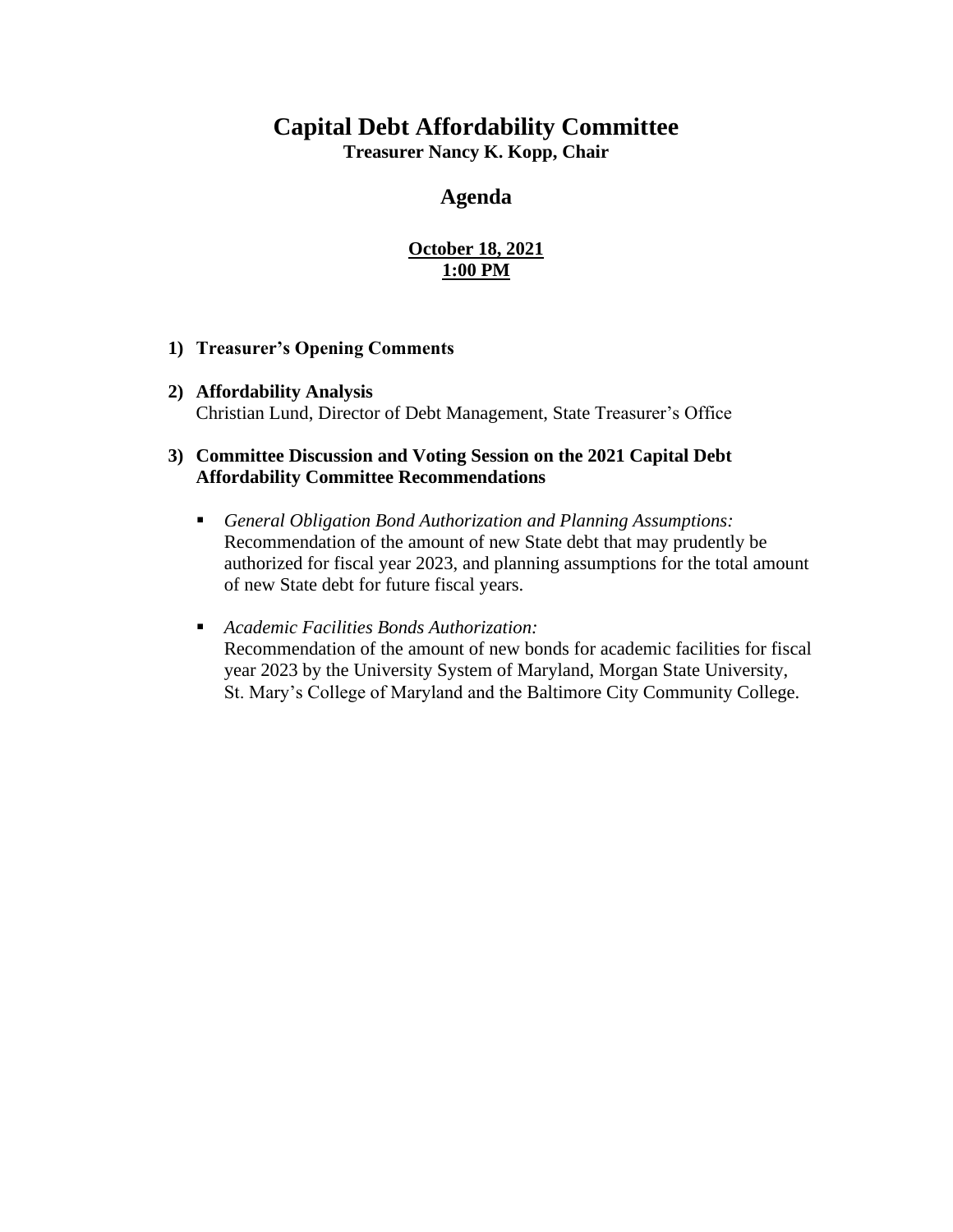

## 2021 Affordability Analysis

### Capital Debt Affordability Committee

Presented by Christian Lund, Director of Debt Management Maryland State Treasurer's Office

October 18, 2021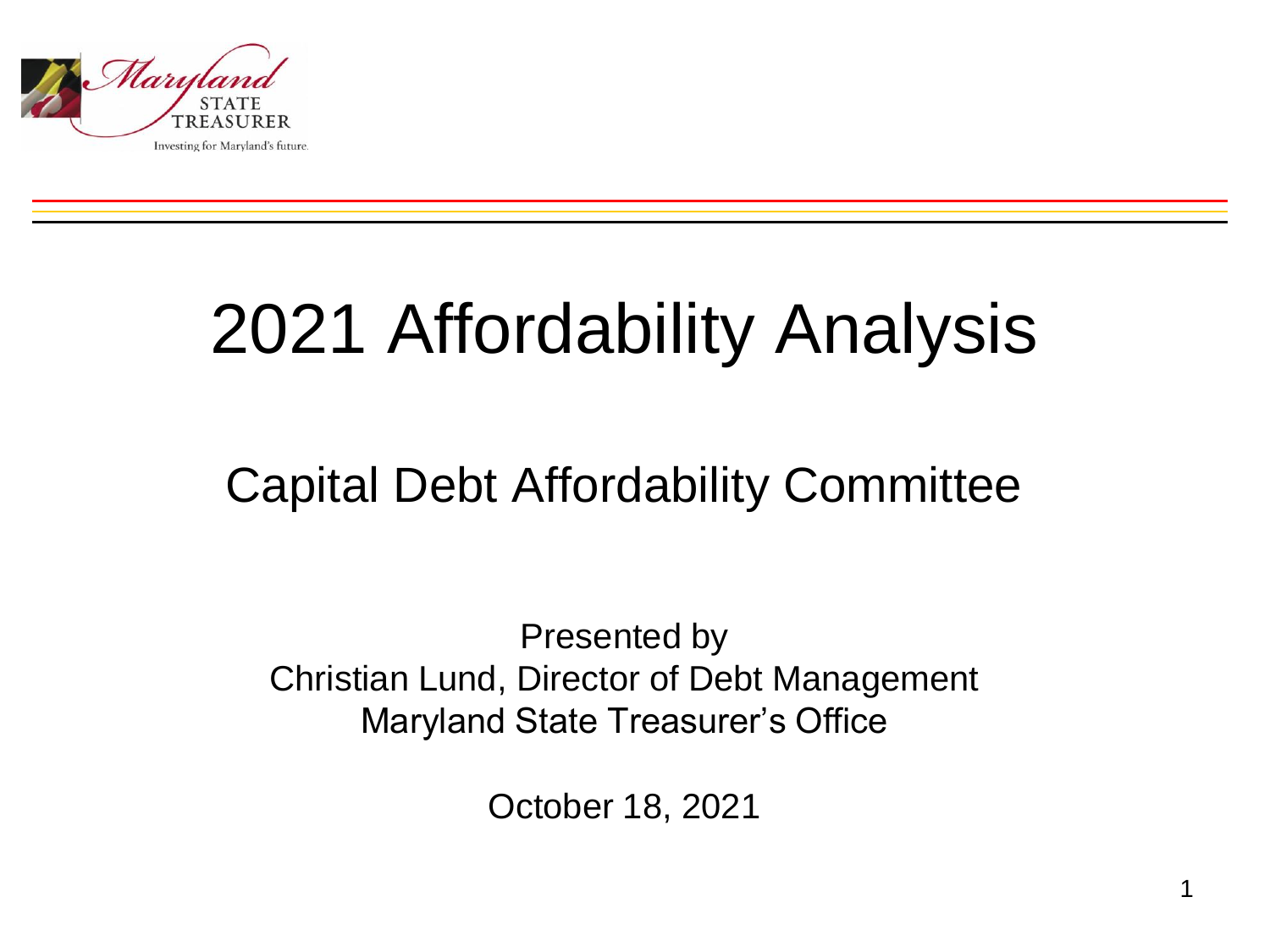

### CDAC Authorization Scenarios

(\$ in millions)

|               | <b>Scenario 1:</b><br><b>Governor's Capital</b><br>Program | <b>Scenario 2:</b><br><b>Traditional</b><br><b>CDAC*</b> | <b>Scenario 3:</b><br><b>Accelerated Capital</b><br>Program |
|---------------|------------------------------------------------------------|----------------------------------------------------------|-------------------------------------------------------------|
| FY            | Authorization                                              | Authorization                                            | Authorization                                               |
| 2022 (actual) | 1,105                                                      | 1,105                                                    | 1,105                                                       |
| 2023          | 1,115                                                      | 1,470                                                    | 2,500                                                       |
| 2024          | 1,125                                                      | 1,515                                                    | 2,500                                                       |
| 2025          | 1,135                                                      | 1,560                                                    | 1,135                                                       |
| 2026          | 1,145                                                      | 1,605                                                    | 1,145                                                       |
| 2027          | 1,155                                                      | 1,655                                                    | 1,155                                                       |
| 2028          | 1,165                                                      | 1,705                                                    | 1,165                                                       |
| 2029          | 1,175                                                      | 1,755                                                    | 1,175                                                       |
| 2030          | 1,185                                                      | 1,810                                                    | 1,185                                                       |
| 2031          | 1,195                                                      | 1,865                                                    | 1,195                                                       |

2

\*The Traditional CDAC scenario was developed by calculating what authorizations would be in FY23 if the traditional practice of 3% annual growth had been maintained. It then continues 3% annual growth into the out years.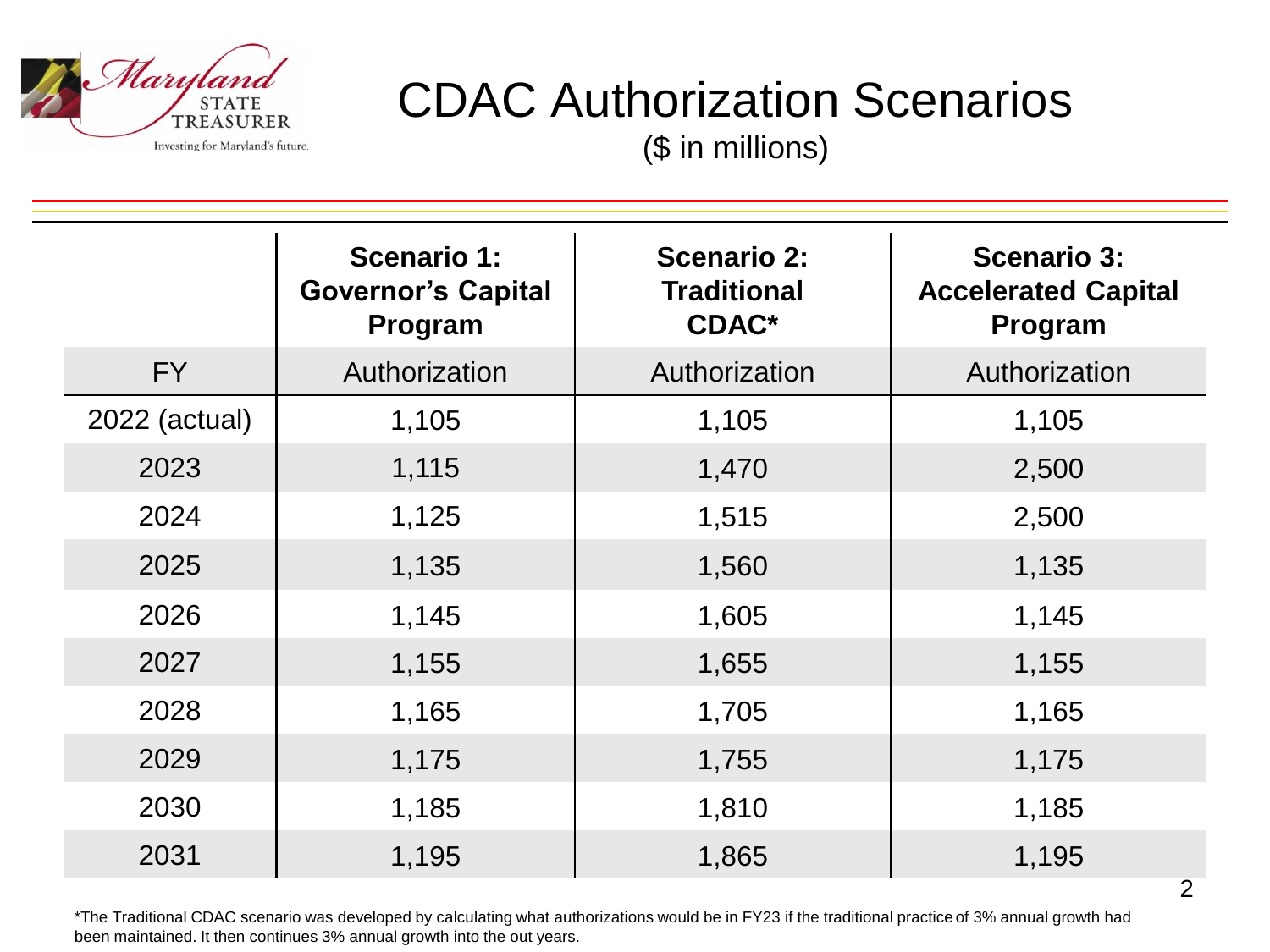

Ten-Year Tax-Exempt Bond Rates\* and Ten-Year Breakeven Inflation Rate\*\* (2003 – Present)



\*\*Federal Reserve Bank of St. Louis (https://fred.stlouisfed.org/series/T10YIE)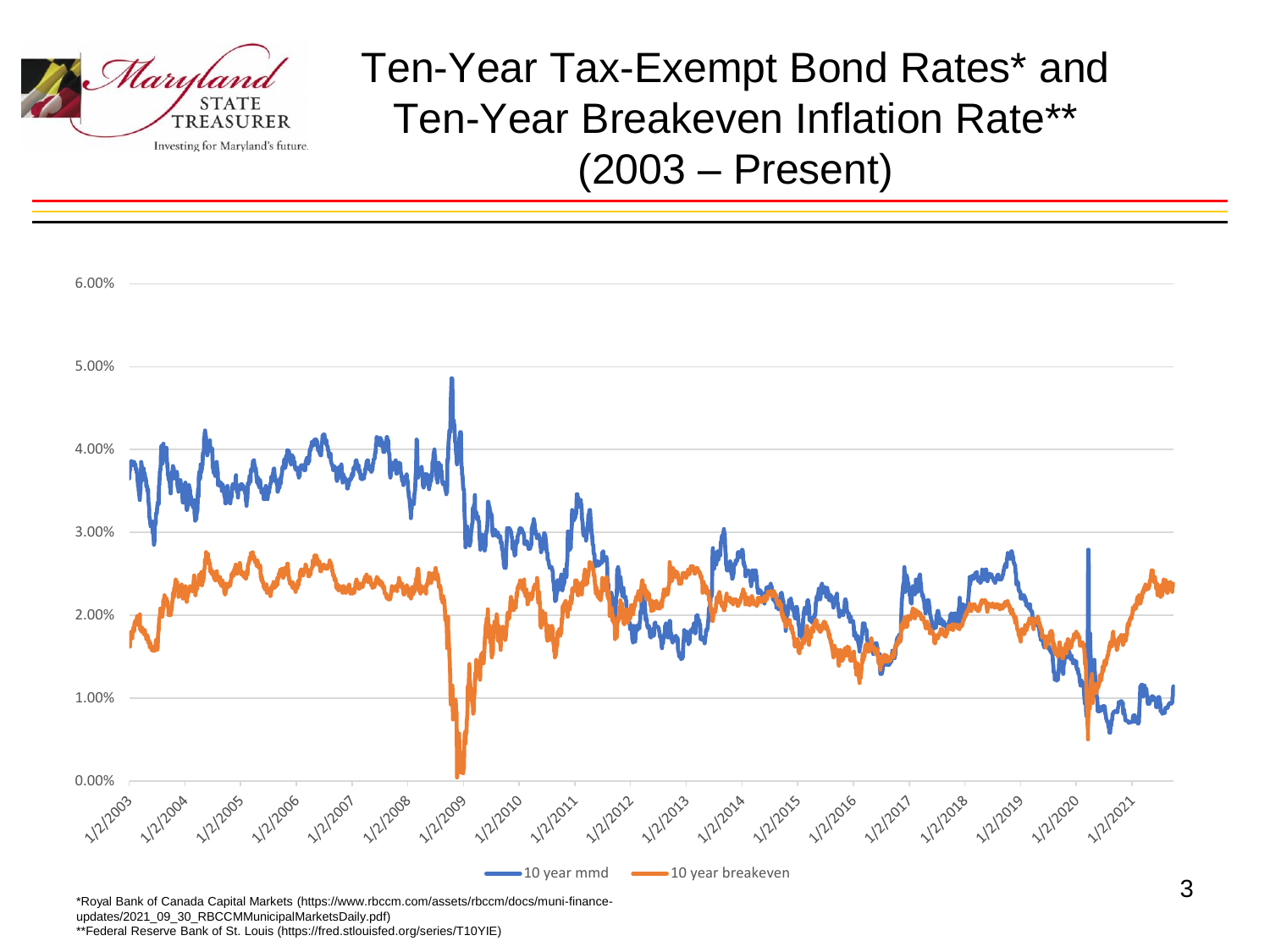

## Benchmarks: Governor's Capital Plan

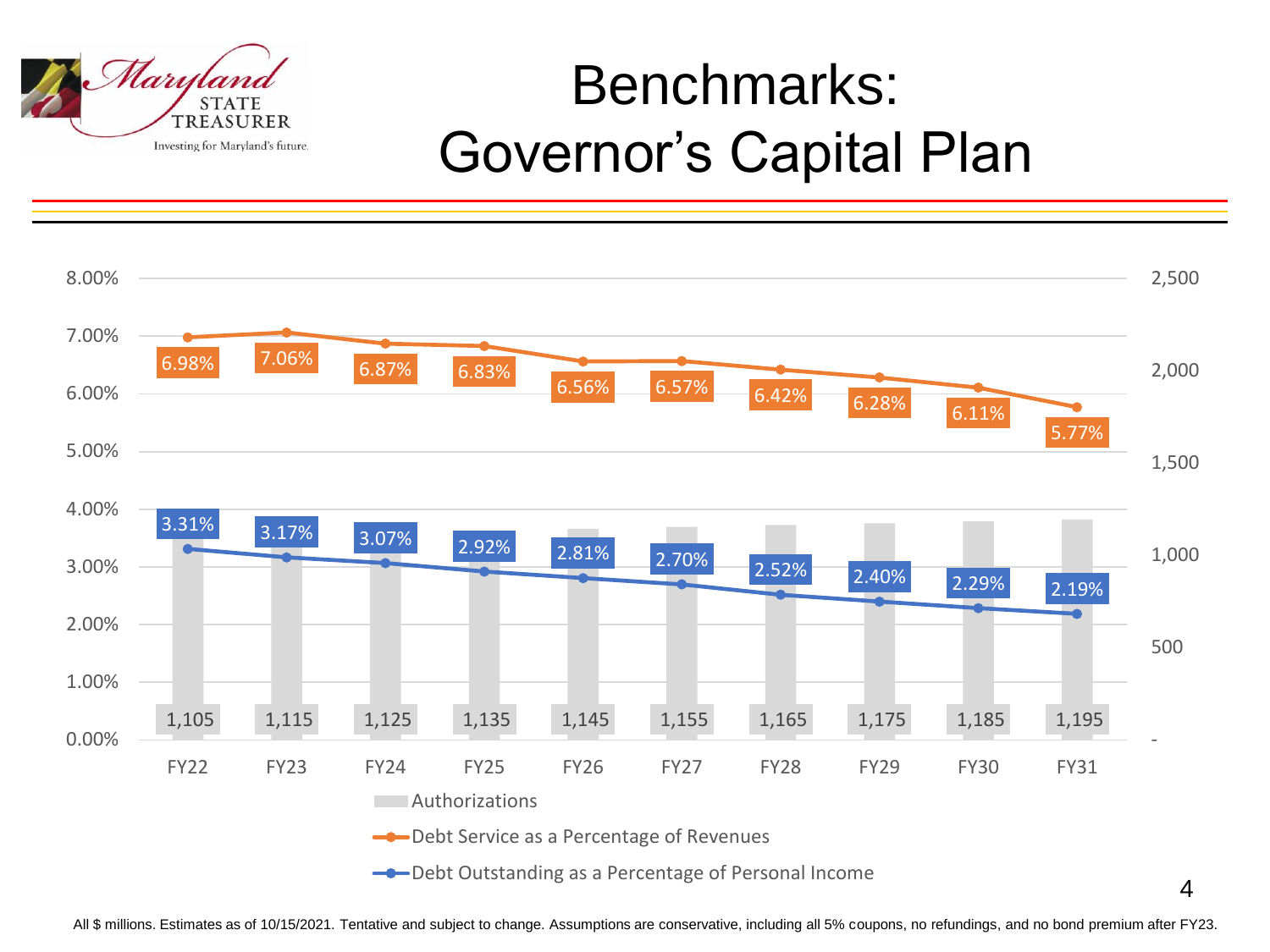

### Benchmarks: Traditional CDAC

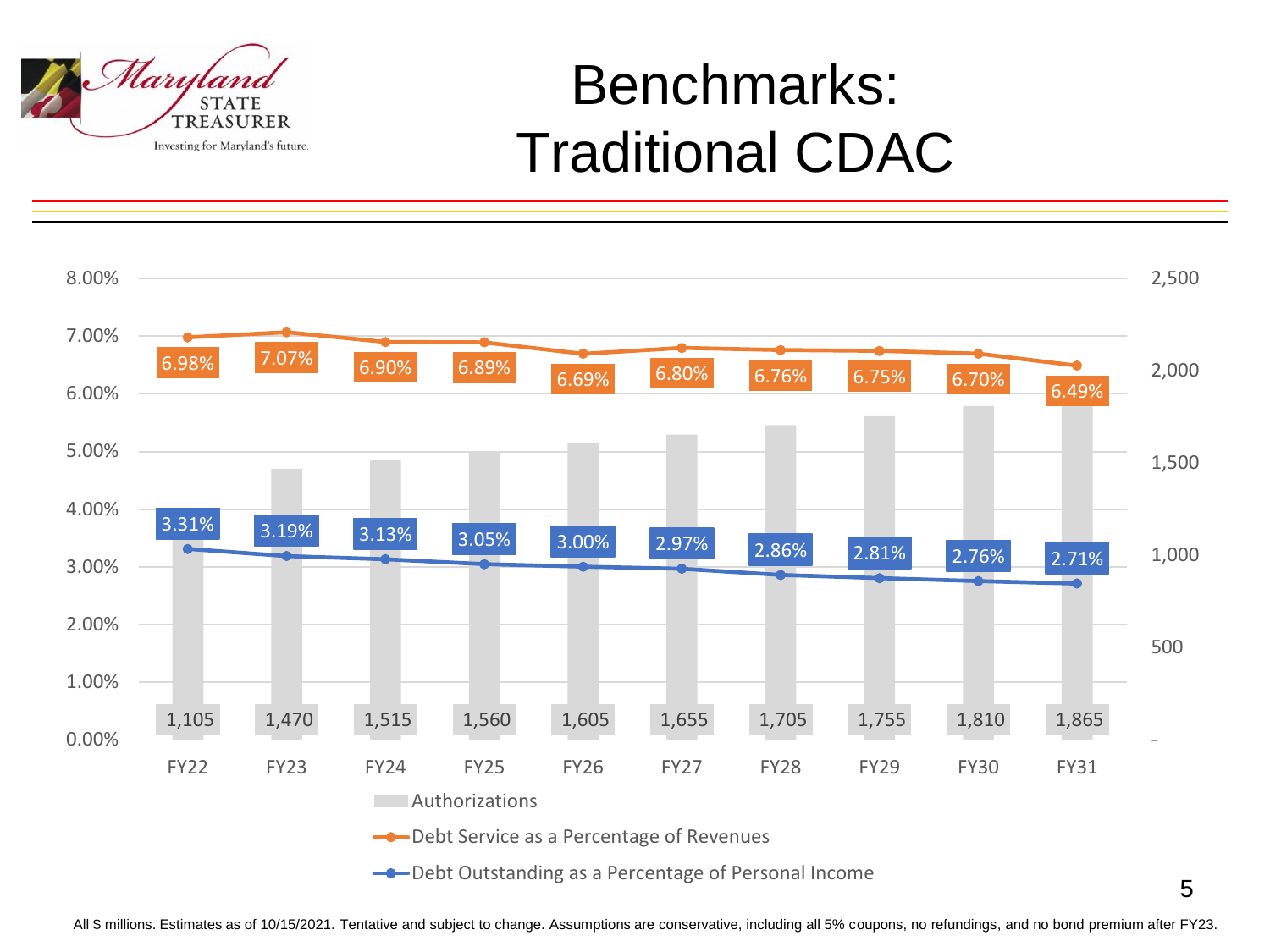

## Benchmarks: Accelerated Capital Plan

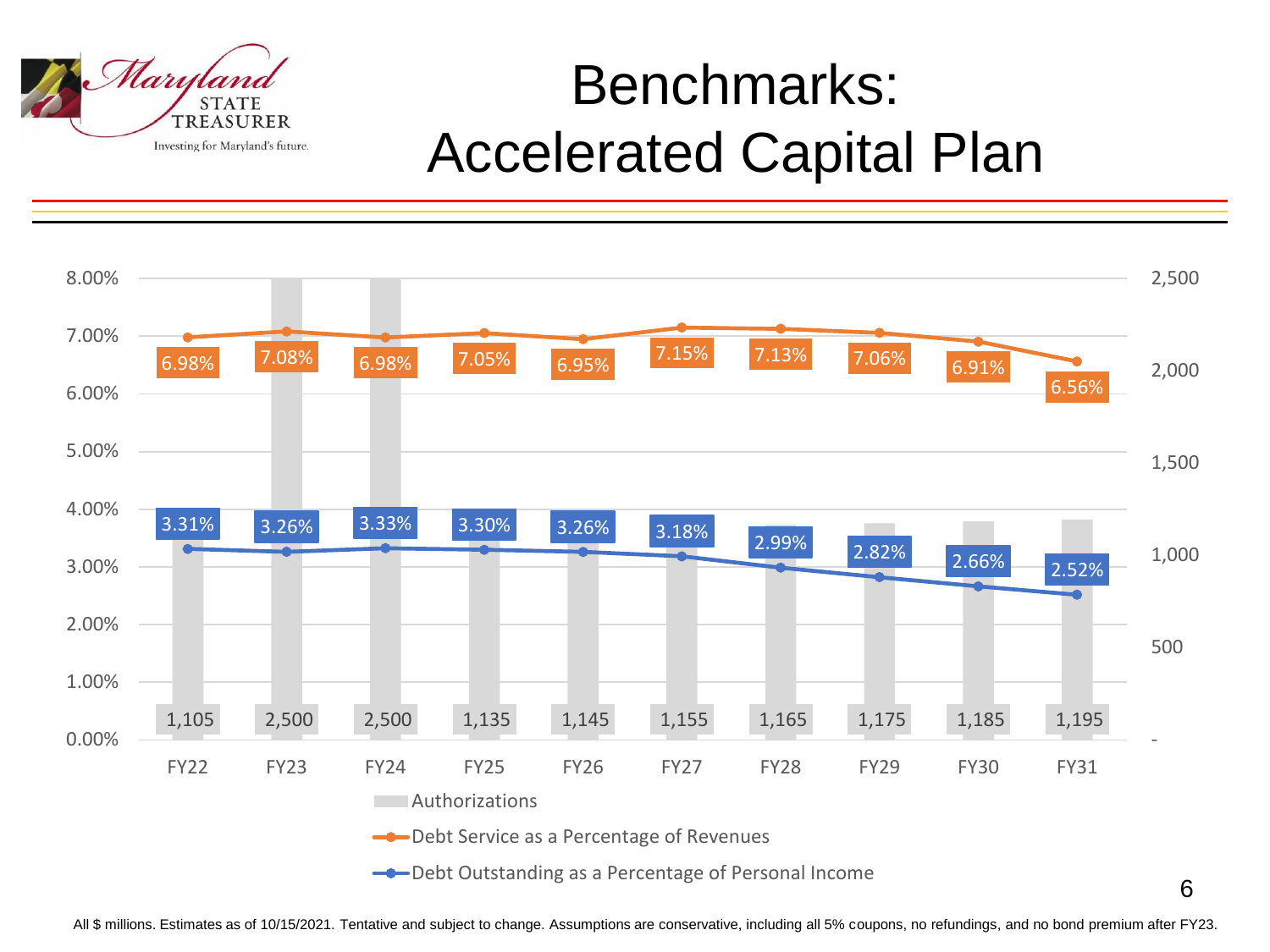

## Debt Service Projection: Governor's Capital Plan

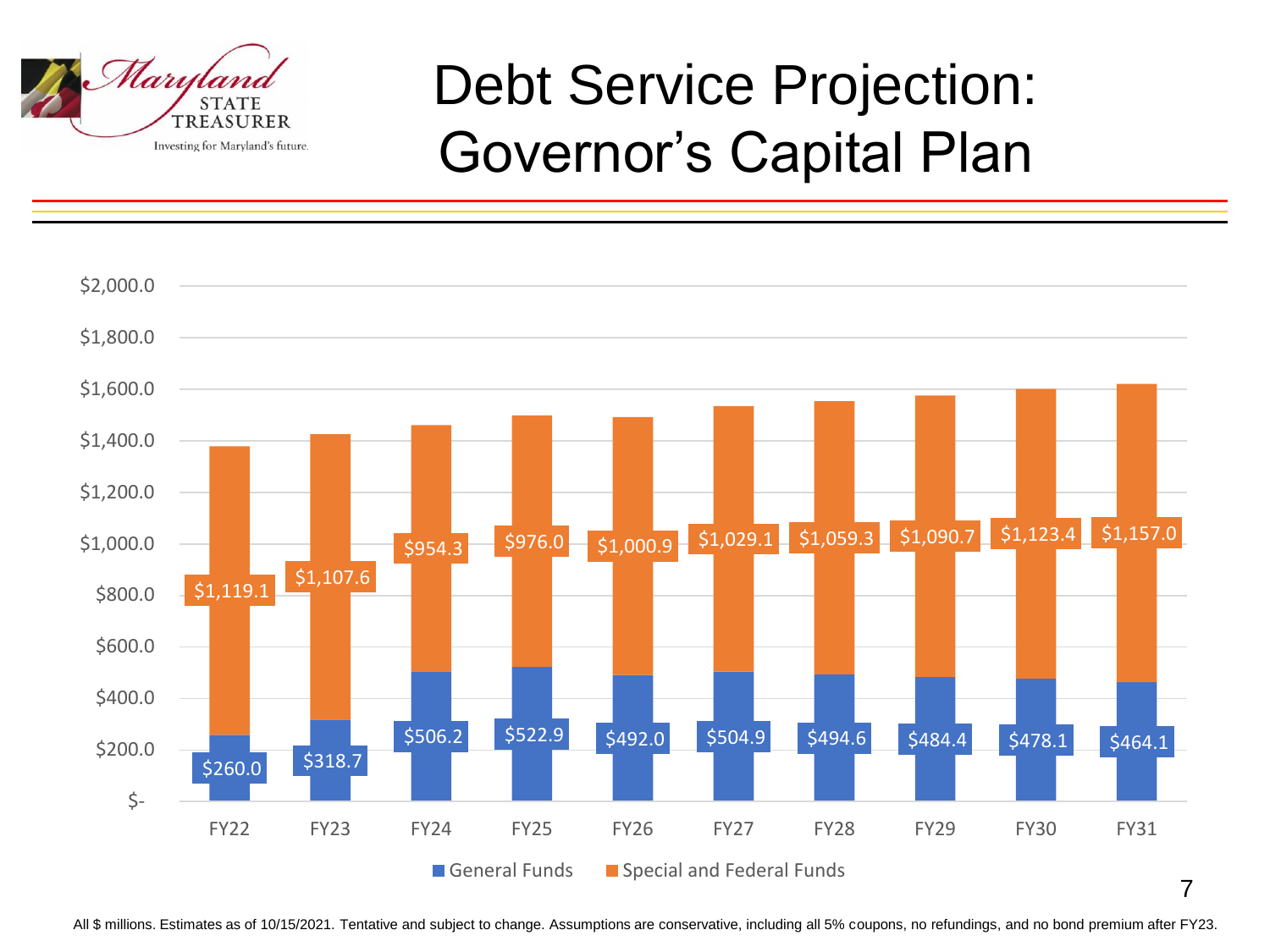![](_page_8_Picture_0.jpeg)

## Debt Service Projection: Traditional CDAC

![](_page_8_Figure_2.jpeg)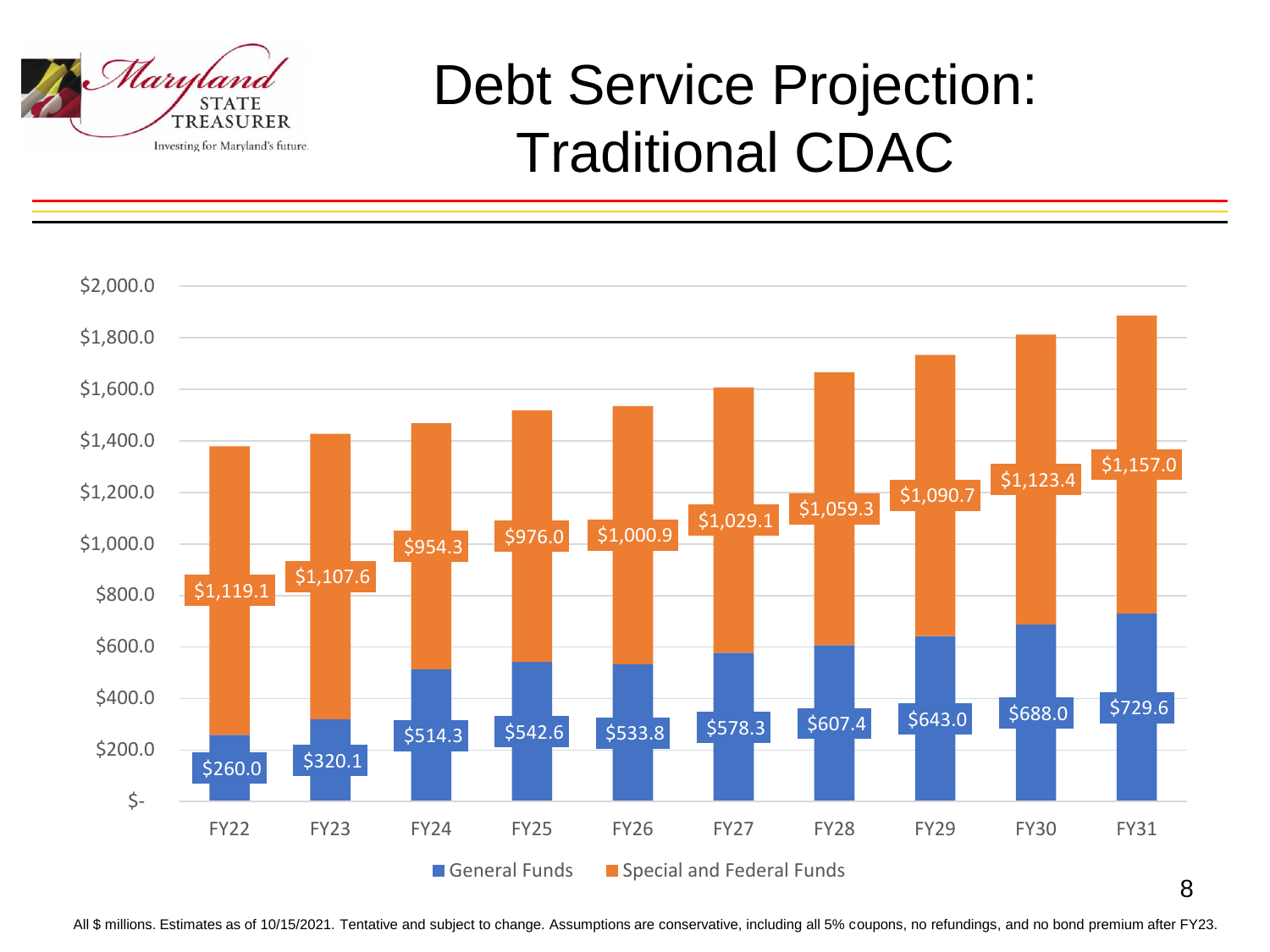![](_page_9_Picture_0.jpeg)

## Debt Service Projection: Accelerated Capital Plan

![](_page_9_Figure_2.jpeg)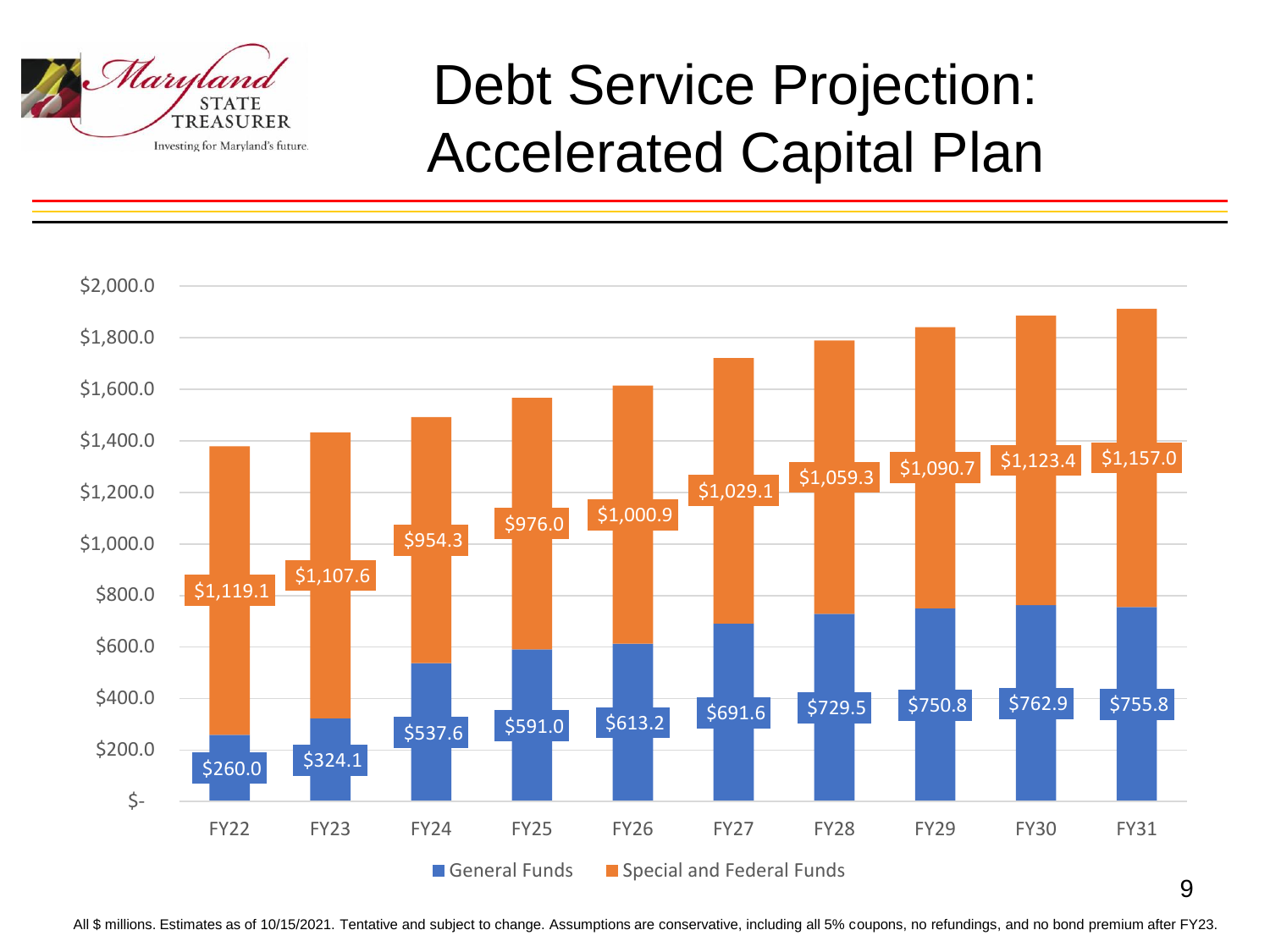![](_page_10_Picture_0.jpeg)

# Recommendation of Amount of New General Obligation Bonds for Fiscal Year 2023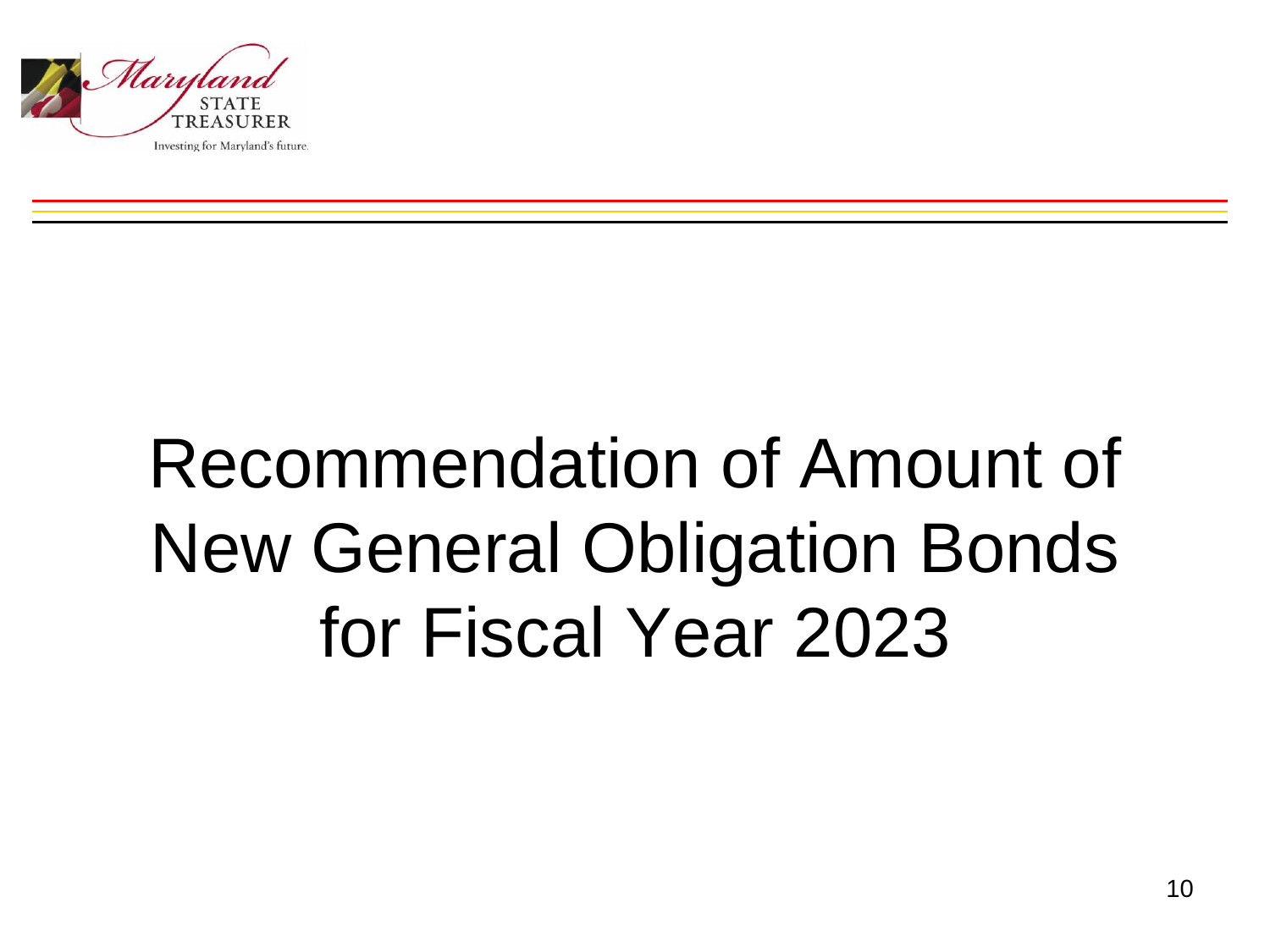![](_page_11_Picture_0.jpeg)

CDAC General Obligation Bond Authorization

- CDAC needs to vote on its recommendation for a General Obligation Bond authorization for FY 2023.
- CDAC only votes on the upcoming fiscal year's authorization (FY 2023). Assumed authorizations for FY 2024 – 2027 are for planning purposes only and subject to change.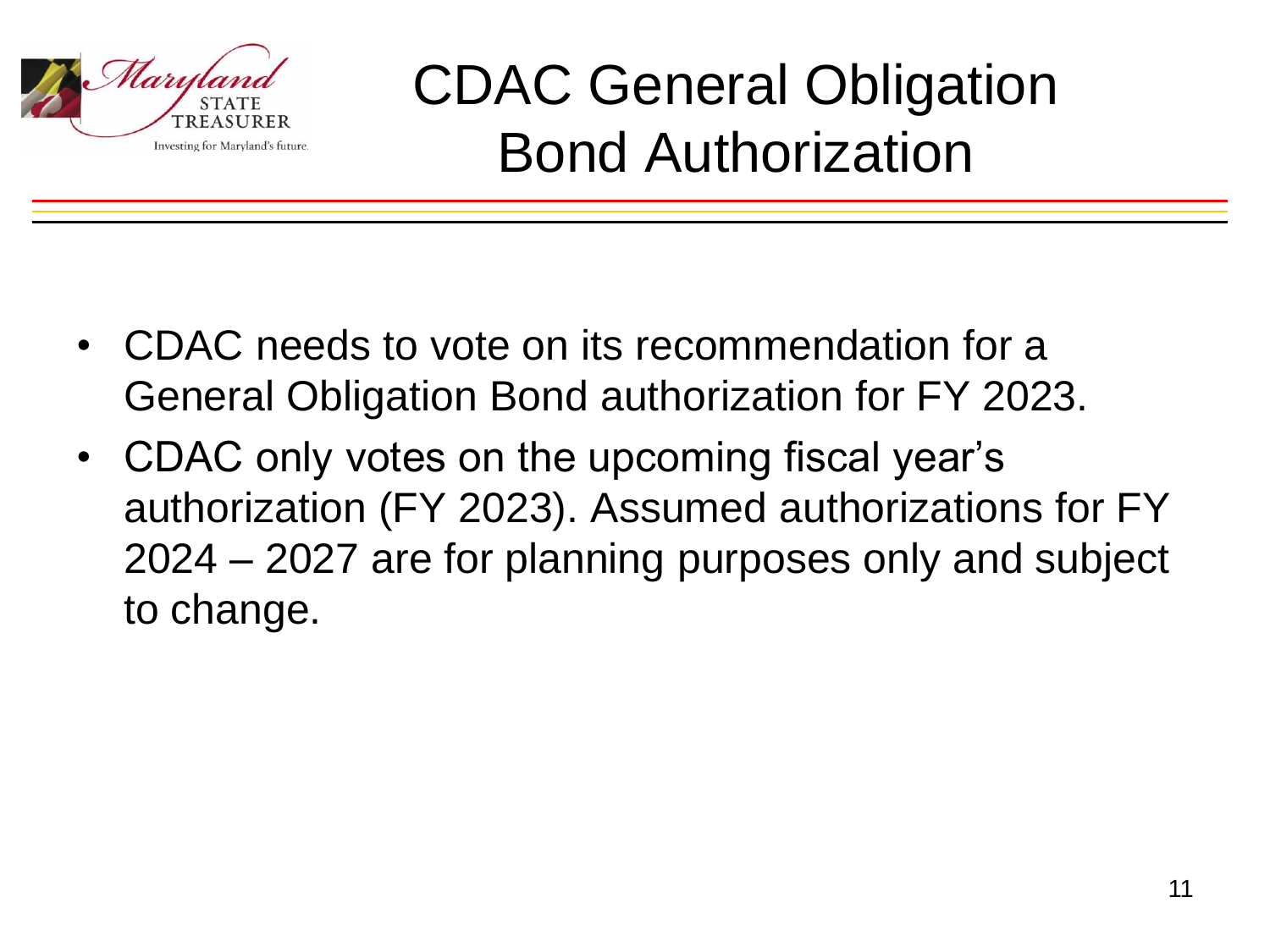![](_page_12_Picture_0.jpeg)

# Recommendation of Amount of New Bonds for Academic Facilities for Fiscal Year 2023